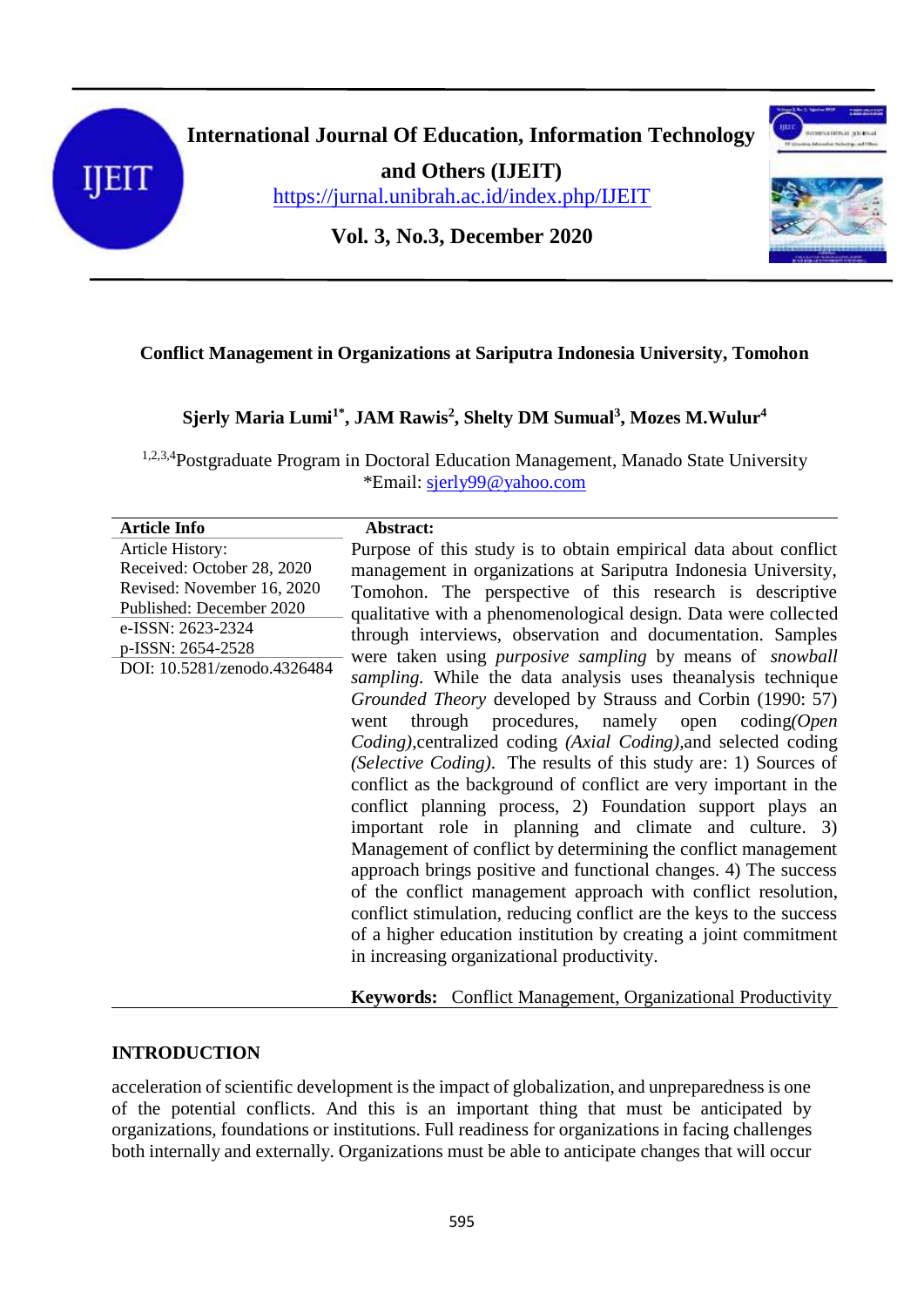by analyzing their strengths and weaknesses so that they are able to take advantage of opportunities and anticipate internal and external threats.

 The larger the size of an organization the more likely it is to become complex. An organization is a group of individuals who have different backgrounds who work together to achieve goals. Organizations consist of various kinds of different components and are interdependent in the collaborative process to achieve certain goals. The differences that exist within the organization often lead to incompatibilities which eventually lead to conflict.

Jones Jhon Price (1847-1946) in Usman Efendi, (2004) defines that an organization is a group of people who come together to work for a common goal under common leadership, and with the right tools. There needs to be togetherness of ideas, opinions, views in achieving goals, in this case all involved in the organization must come together to work together for a purpose. The existence of differences in the organization can lead to conflict, but it can also lead to solutions that give the best results. In organizations, it is very necessary to interact between individuals, groups, organizations so that the view of conflict does not become a frightening thing, but sees conflict as constructive and as a necessity. Conflict can be constructive and it can be destructive. Constructive conflict or functional conflict has a positive effect on dealing with a problem so that it becomes better which supports the achievement of group goals and improves group performance.

Conflict becomes a "*challenge"* in the organization, which must be able to adapt to the circumstances and even be able to anticipate changes that will occur in the organization. We all know that conflict is an event that cannot be avoided in the life of all human beings including in organizations, conflict is always present in every cooperative relationship between individuals, groups and organizations. Various backgrounds of individuals and groups thus range with conflict. It is undeniable that human history, with its various characters, will always cause conflict as long as there are differences.

Changes in every organization are a phenomenon that occurs in organizations today, both small and large organizations experience them, allowing potential conflicts to occur. Each organization must be able to adapt to the situation and even have to prepare the driving factors, anticipating the inhibiting factors that will affect the running of the organization. The larger the organization, the more differences in views, opinions, interpretations, understandings, values and interests, which are common in organizations so that conflicts can be categorized as indicators of organizational dynamics and changes. So that the need for conflict management in organizations to achieve optimal performance in maintaining conflict remains functional and minimizing the consequences of adverse conflicts. (Wahyudi, 2011: 15).

Hardjana, 1994: 110, conflict between people in the organization can not be avoided, but can be utilized in a productive direction if managed properly. Furthermore, in Wahyudi 2011: 20), emphasizes that if conflict is managed systematically it can have a positive impact, namely strengthening cooperative relations, increasing confidence and self-esteem, enhancing creativity and productivity and increasing job satisfaction.

 The success of an organization or institution in creating quality and quality is largely determined by the planning and implementation process because this is a strategic effort to improve the quality of an organization or institution and is an integral component that cannot be separated from the overall organizational process. Leaders or administrators play a role as a driving force in organizational life so that great responsibility in facing challenges to compensate for changes and competition, both internal and external, that cause conflicts need to be anticipated so as not to cause new problems. A leader must be able to influence his subordinates in achieving the goals that will be achieved through change by creating easier coordination, forming a work team in achieving organizational goals. Because the progress of the organization is determined by its management as conveyed by Siagian (1992: 150) stated by Wahyudi (2011: 2) that the leader plays a role as a driving force in organizational life,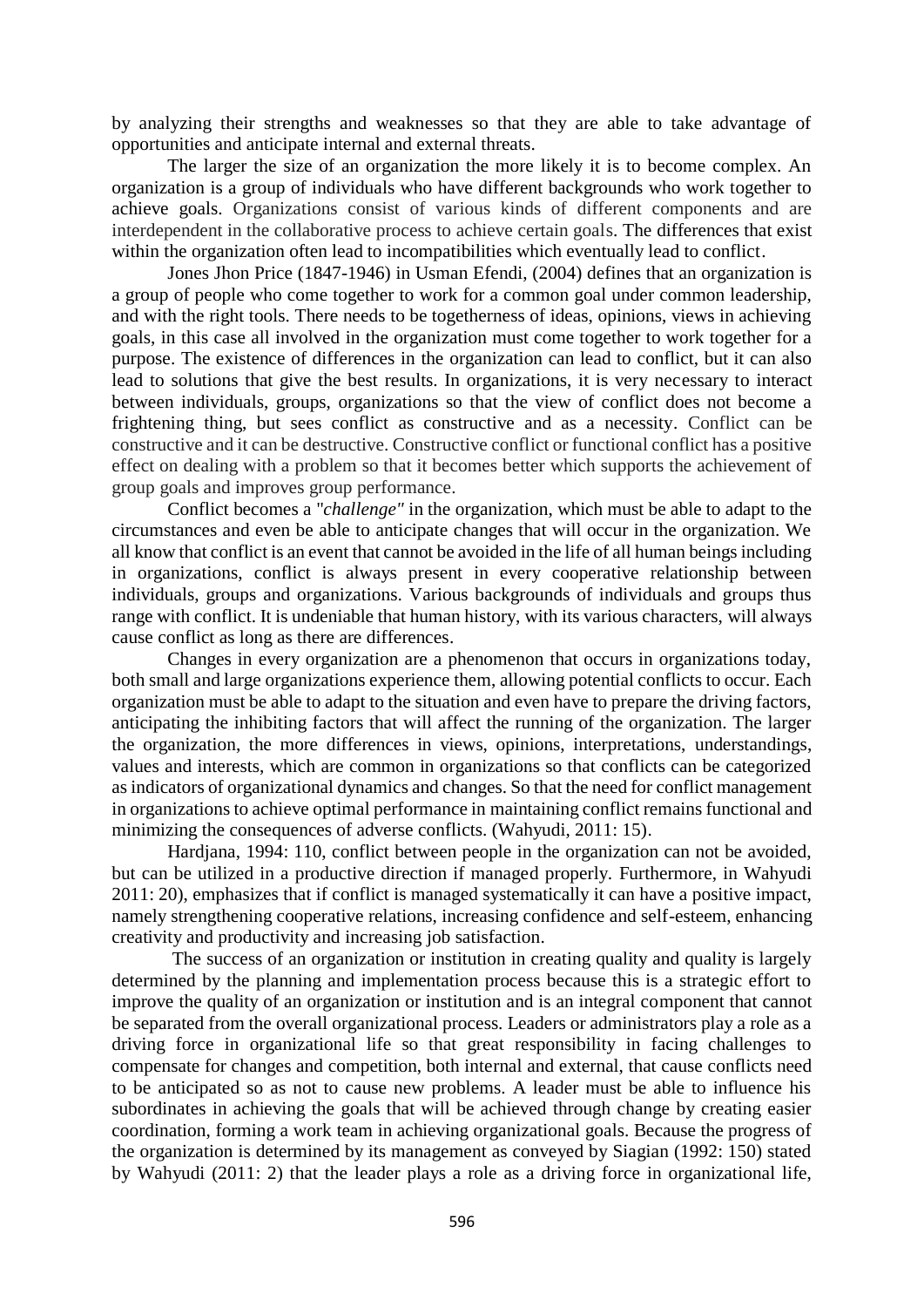regardless of the high level of skills and performance possessed by the operational activity implementers, the still requires direction, guidance and development.

 Also explained by Stoner, JAF & Freman, RA in Wahyudi, 2011: 3), that today's organizational leaders face challenges to keep up with foreign competition, increase productivity, and make decisions to serve the community. To face these challenges, leaders can take various ways, including developing a long-term vision for the organization, developing leadership capabilities, improving product quality in a sustainable manner and providing services to customers (*customers*).

 Facing the challenges of this era, not all leaders can face the existing challenges. It needs a responsible leader who is able to direct and embrace subordinates as work partners and able to empower existing human resources as the needs of the organization itself. In overcoming organizational problems, a leader is needed who has the ability to direct and move all those involved in the organization towards the goals set appropriately. Achieving organizational goals, does not always run smoothly as expected by leaders and members. There are differences in perceptions and views among individuals or between groups of individuals in translating the mission of the organization, causing conflict. The old view considers conflict in the organization as something that has a negative connotation and is dangerous for the achievement of organizational goals because conflict only hinders coordination and teamwork in achieving common goals, it is the duty of the leadership to avoid and if necessary eliminate it altogether.

 Gibson, JL Ivancevich, JM & Donelly, JH, (1996: 436), argue that conflict between individuals and between groups within the organization is inevitable, optimal organizational performance requires a moderate level of conflict, and they think that without conflict means organization. no changes.

 A similar opinion was expressed by Cuminggs, PW, (1980: 41). That conflict is not always disturbing, because a certain number of conflicts are needed to form groups and maintain the life of the working group. Basically, conflict is always present in every organization, both small and large organizations, conflict can have positive and negative impacts on organizational performance, depending on the nature of the conflict and its management. And the leader's job is to manage conflict so that it can be useful for change and innovation.

 Conflict management includes a process-oriented approach that directs the form of communication (including behavior) of actors and outsiders and how they affect their interests and interpretations.

 Sariputra Indonesia Tomohon University is a higher education institution that creates cadres who are skilled and ready to work in government and private institutions, in this case appearing as professionals so that they gain a reputation as a center of excellence in the field of health sciences capable of serving the needs of government and private institutions. private. As a large organization or institution with a very large total number of conflicts will occur. So it needs professional leadership in managing in running the organization, in this case the Tomohon Dharma Bhakti Indonesia Foundation. In other words, leadership must have the ability to convince others and influence others to work together under their leadership as a team to achieve certain goals (Usman Effendi, 2015: 200).

 The sources of the conflict that occurred at Sariputera Indonesia University, Tomohon. Unpreparedness for changes in terms of position, placement of work fields, malfunctioning control systems, and payroll systems, resources. So that there are gaps and disharmonious relationships between fellow leaders, lecturers, and employees. Thus affecting performance and productivity. The existing conflict had made Sariputra Indonesia University on hiatus for a while so that automatically it was students who experienced the impact. The success of Sariputra Indonesia University from the existing conflicts has become the interest of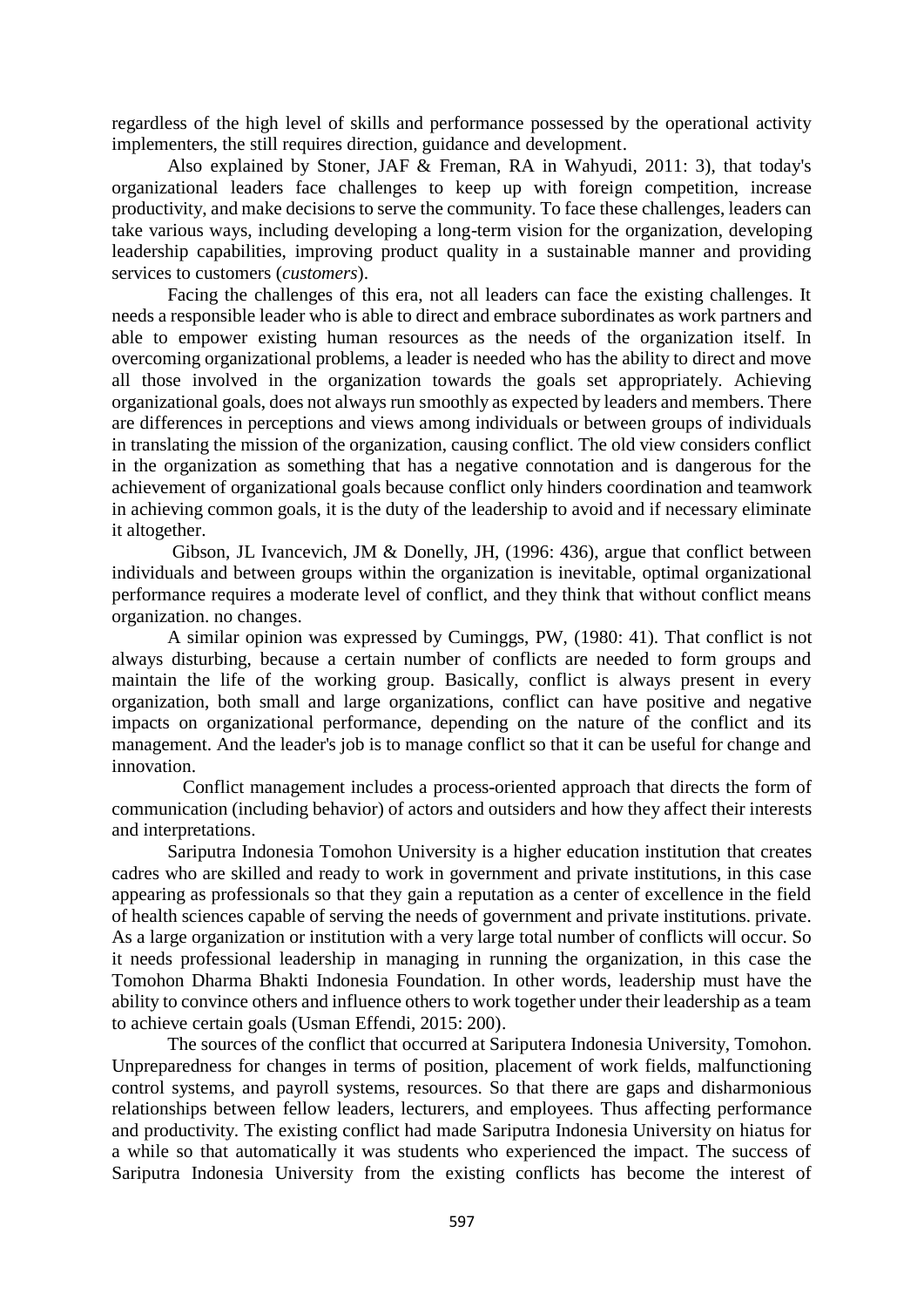researchers to study how the Sariputra Indonesia University of Tomohon until now can exist and run after facing conflicts.

 The conflict management approach is the guideline and reference chosen as a method of resolving conflicts at Sariputra Indonesia Tomohon University. This method and approach identifies knowing the background of the conflict, the planning process, and how it is managed and the efforts to resolve it.

#### **RESEARCH METHODOLOGY**

 In accordance with the characteristics of the problem under study, the approach used in this study is a qualitative approach. As stated by Moleong (2001: 27), qualitative research is rooted in the natural setting as a whole, the researcher is the main research tool (*key instrument*), the data collected is in the form of descriptive data, and uses inductive data analysis. Research conducted using qualitative methods because the object is natural in accordance with the actual situation.

Therefore, the researcher chose to use qualitative research methods to determine how to find, collect, process and analyze the research data. This qualitative research can be used to understand social interactions, for example by interviewing so that clear patterns will be found. Theoretically, the qualitative research format is different from the quantitative research format.

 This is reinforced by Sugiyono (2008: 14), that qualitative research methods are often called naturalistic research methods because research is carried out naturally (*natural setting*), called qualitative research, because the data collected and the analysis are more qualitative in nature. It is very clear that the qualitative approach used to observe a natural situation puts forward meaning rather than generalization.

This research was conducted at Sariputra Indonesia Tomohon University or UNSRIT. which is located at Jalan Kakaskasen II Competition in Tomohon City, North Sulawesi Province, Sariputra Indonesia Tomohon University, in the Dharma Bhakti Tomohon Foundation (YDBIT). The research period was 8 months, starting from September 2016 to April 2017.

#### **RESEARCH RESULTS AND DISCUSSION**

 Research on Organizational Conflict Management at Sariputra Indonesia Tomohon University, tries to explore and find out how the background, planning, implementation and conflict resolution efforts exist at Sariputra Indonesia Tomohon University. Based on this analysis, it is also necessary to find concrete efforts to maintain or improve the professionalism of human resources, especially at Sariputera Indonesia Tomhon University.

Observing the data obtained in this study, there are several findings related to the background, planning and management as well as efforts to resolve them at Sariputera Indonesia Tomohon University which can be developed into propositions and can be used in scientific development or further research. The proposition is based on normative values which can take several forms:

- 1. *Axiom*, a statement that has been accepted as something that is considered true or said, so it does not need to be tested again.
- 2. *Postulate*, is a basic assumption whose truth is accepted without being demanded to be proven correct.
- 3. *Theorem or proposition*, a statement deduced from a number of actions or postulates.
- 4. *Hypotheses*, tentative conclusions or propositions about the relationship between two or more variables that need to be verified through the scientific research process.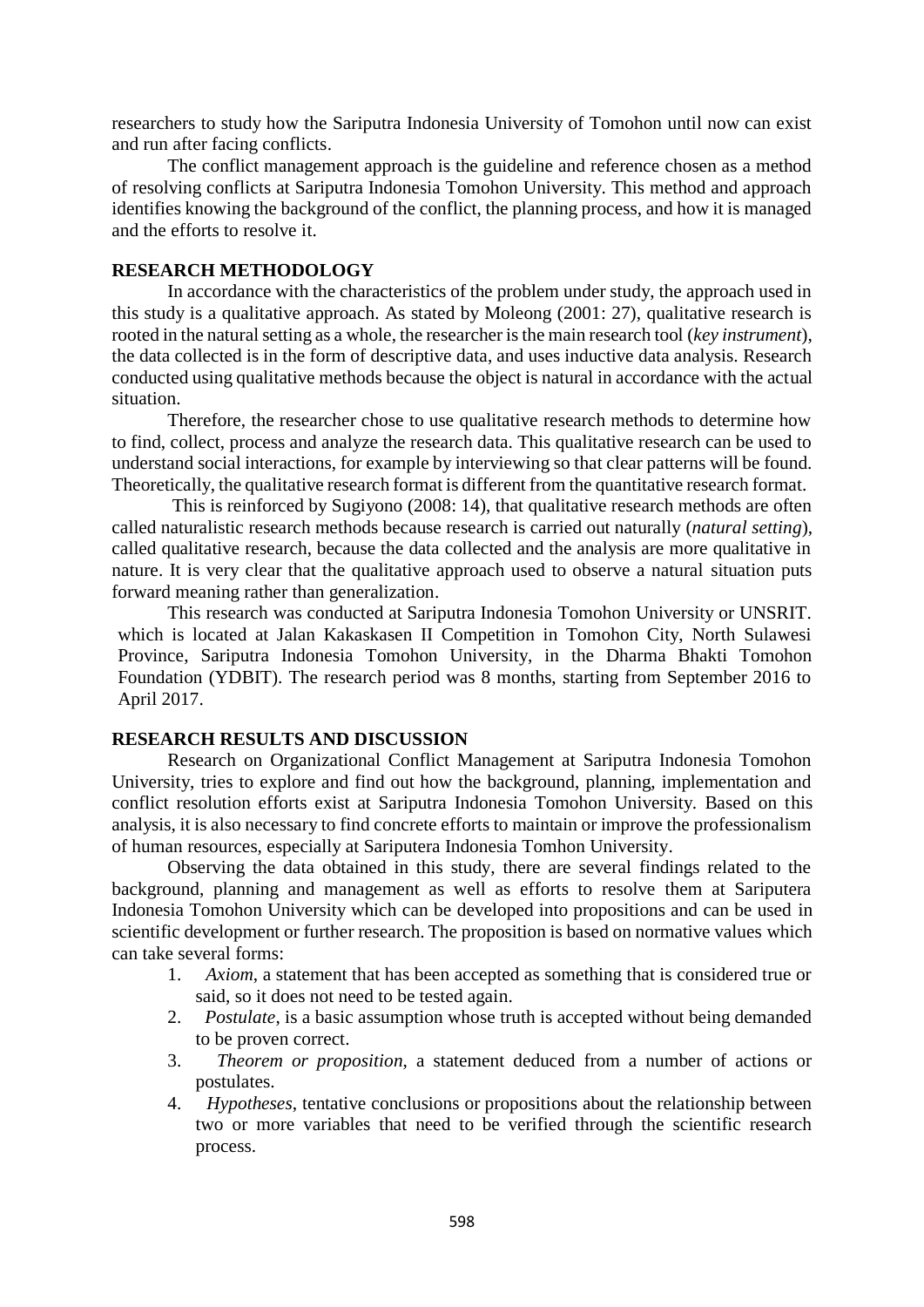5. *Empirical generalization*, is a statement that is concluded inductively from a number of data based on research results.

Guiding Research Findings is the main conclusion from various interview data and observations in this study, so small conclusions can be made that appear on the findings.

# **The findings are as follows:**

# **Focus 1 : Background of Conflict within the organization at Sariputra Indonesia University, Tomohon.**

# **Finding 1**

The conflict background is prepared based on existing conflict sources, running according to the mechanism.

# **Finding 2**

Unpreparedness to face the changes that exist can be implicitly influenced by the existing system and the institutions of Sariputra Indonesia University, Tomohon.

# **Proposition 1:**

- 1. The conflict background at this stage determines the sources of conflict, then continues with planning, grouping and according to the existing mechanisms for managing conflict.
- **2.** Unpreparedness for changes is the background to conflict.

# **Focus 2: Conflict planning in organizations at Sariputra Indonesia University, Tomohon.**

# **Finding 1:**

There is support from the Foundation, and various parties so that the conflict planning process runs in stages.

# **Finding 2 Good**

communication and relationships are factors that affect the organizational system and life and institutional systems of Sariputra Indonesia University, Tomohon.

# **Finding 3**

Climate and organizational culture are considerations in terms of planning.

# **Proposition 2**

- 1. The existence of support from foundations in an institution is very important in terms of planning, especially in managing conflict.
- 2. Climate and organizational culture are considerations in terms of planning.

# **Focus 3 : Conflict Management in Organizations at Sariputra Indonesia University, Tomohon**.

# **Finding 1**

Cooperation and the existence of good communication increase work productivity in conflict management will facilitate good solutions. Thus it is expected that it will indirectly increase work productivity.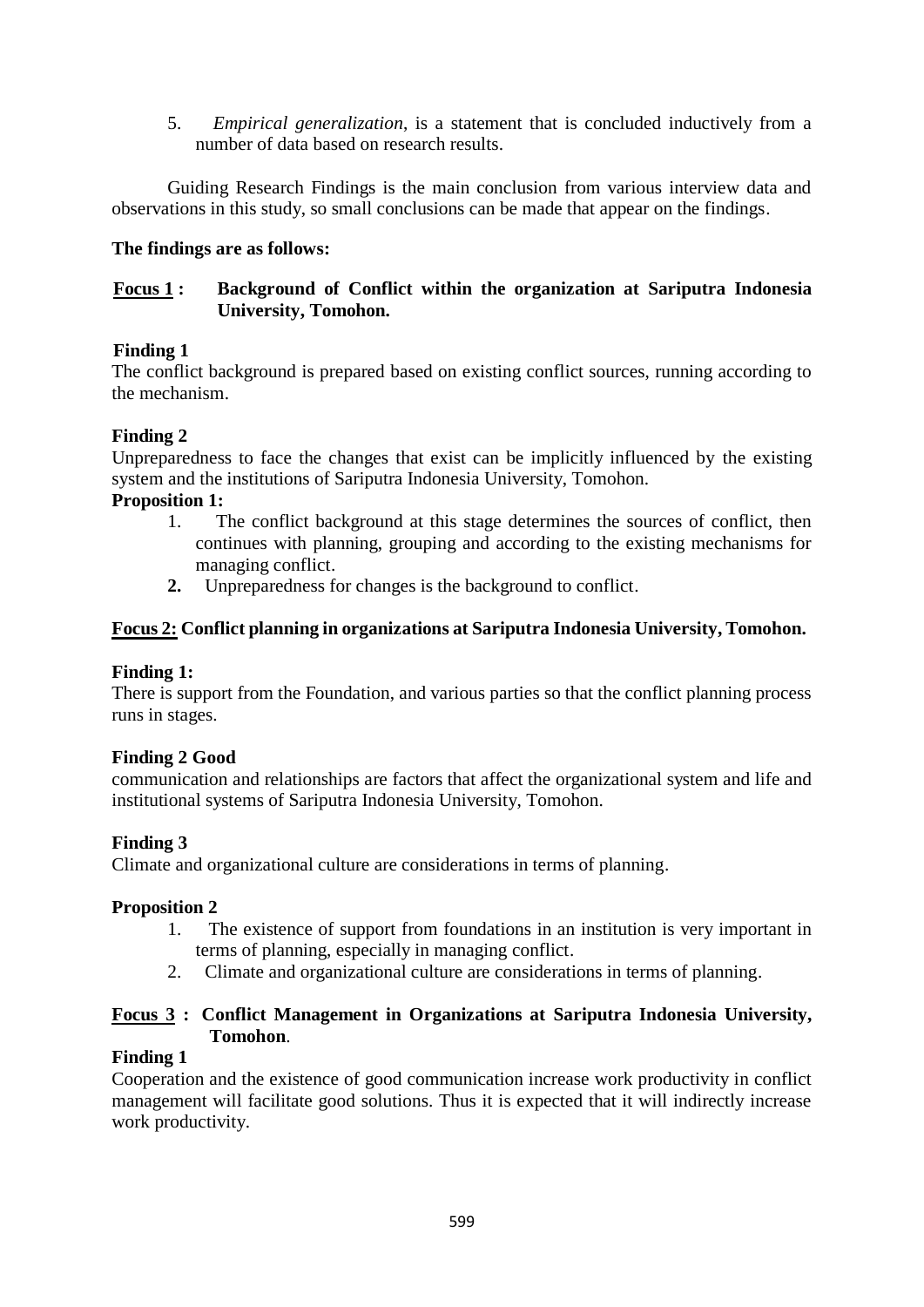# **Finding 2**

To improve the performance of leaders, lecturers and staff, this is all involved in institutional activities and their involvement will improve the performance of lecturers and staff.

### **Finding 3:**

Satisfaction of students. With the activities carried out by the leadership, lecturers and staff, it will increase new enthusiasm and motivate students to learn again and they will feel satisfied with what the lecturer gives in lectures without being disturbed by the existing conflicts.

### **Finding 4**

The existence of motivation and appreciation from the institution always motivates lecturers and employees by giving awards in the form of promotion, improvement of leadership status, lecturers, and the recitation system.

### **Finding 5**

There is awareness, ability and independence of the leadership, lecturers and staff to develop or improve their professionalism without waiting for encouragement from the institution.

#### **Proposition 3.1**

- **.** Cooperation in conflict management can minimize conflicts and cooperation carried out at Sariputra Indonesia Tomohona University is going well. Conflict management brings behavior change and improves the performance of all stakeholders.
- 2. Good conflict management will increase the performance, productivity, flexibility, commitment, satisfaction of students in lectures, as well as the ability and awareness of leaders, lecturers and employees to improve their professionalism without waiting for encouragement from the institution.

### **Focus 4 : Conflict Resolution Efforts in Organizations at Sariputra Indonesia University, Tomohon**.

#### **Finding 1 The**

use of conflict management methods or approaches has worked well.

#### **Finding 2**

The ability and conflict management techniques of the leadership are the responsibility for the success of conflict resolution.

#### **Finding 3**

Opening a room or forum for discussion or dialogue. And as an evaluation material for future improvements.

#### **Finding 4**

The existence of appropriate and appropriate conflict management measures will have a positive impact.

#### **Proposition 4**

1. Sitting together in resolving conflicts will minimize the existing conflicts. It will open up more opportunities to improve the performance and productivity of leaders,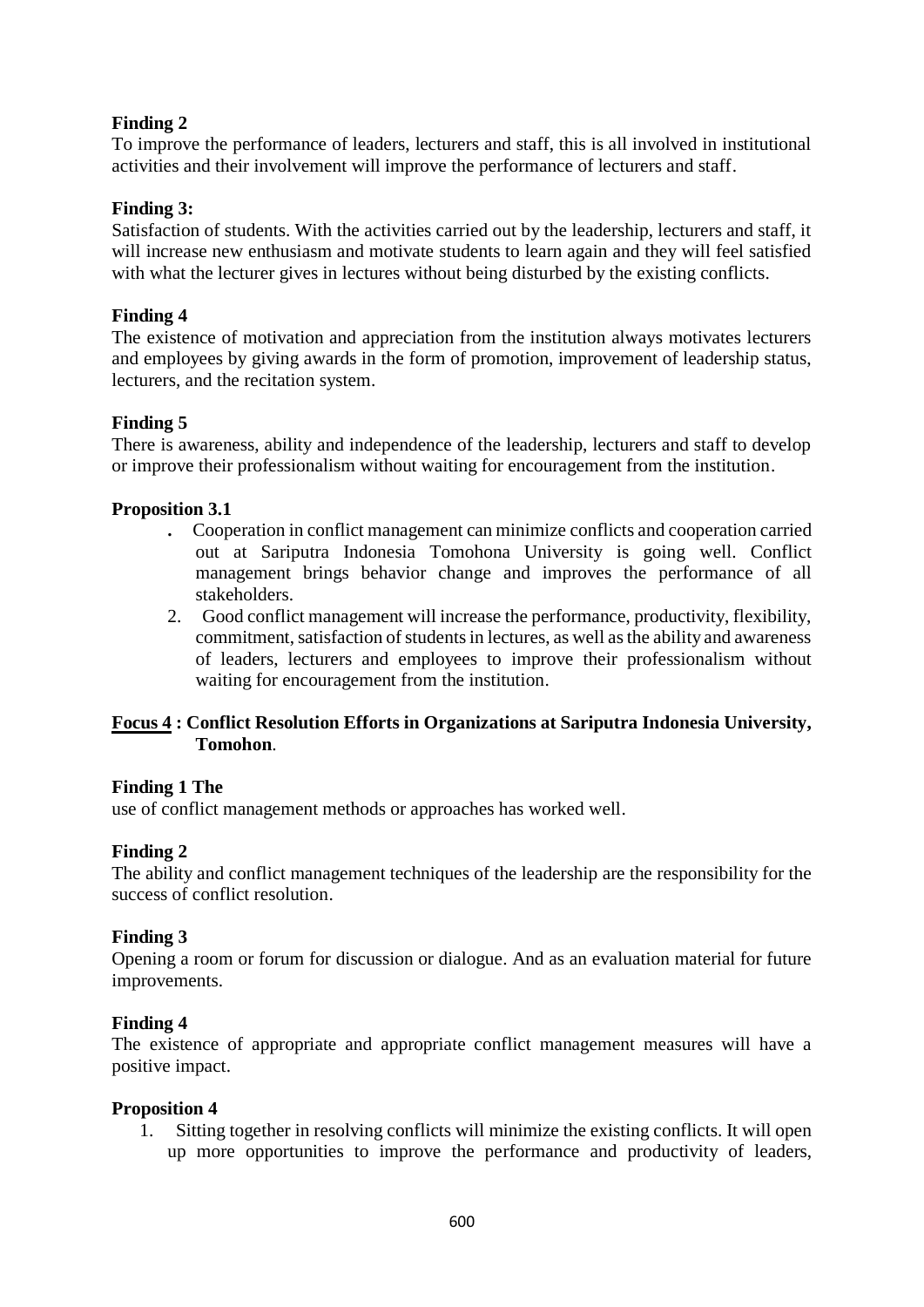lecturers, employees in their main duties and responsibilities as well as existing systems in institutions so that deviations or mistakes can be avoided.

- 2. The leadership's capacity and conflict management techniques are the responsibility of the success of conflict resolution.
- 3. The right conflict management approach will minimize the existing conflict and suppress the conflict from spreading.

#### **Major's Proposition**

 Conflict management approaches with resolution, conflict stimulus, reduce conflict (*reduce*), are well managed. The leadership's capacity and conflict management techniques are the responsibility of the success of conflict resolution. Also cooperation of all stakeholders. Joint support and responsibility and commitment in managing conflict are the keys to the success of an institution or institution in increasing performance and productivity.

#### **DISCUSSION**

 A conflict event as a natural occurrence is in line with the dynamics and development of the organization. The existence of conflict cannot be avoided and will always occur in every individual or group. Conflict can have a positive or negative impact depending on the conflict management approach taken.

 The main focus of the conflict management approach is to contribute to institutions or foundations at Sariputra Indonesia University, Tomohon. In this case, the key to improving organizational performance and productivity is to fully support existing activities on campus so that they are focused on service productivity and quality.

 Conflict management is a technique used by organizational leaders to regulate conflict by determining the basic rules of competition. Conflict management in the organization is the responsibility of the leader. Therefore an active role is needed to direct conflict situations in order to remain productive. In general, conflicts are motivated by incompatibilities or differences in values, goals, status, and so on. Apart from the factors underlying the conflict, it greatly affects the performance in carrying out organizational activities, so a conflict management approach is needed. Fred R. David, as quoted by Dono Sunardi, (2009: 115), there are three approaches to conflict management, namely: a. avoidance*(avoidance);*ignoring the problem in the hope that the conflict will resolve itself. b.definition (*definition*); does not suppress the differences between the conflicting parties. c. confrontation; exchanging conflicting parties as learning.

 In line with Leavitt, HJ argues that conflict can be resolved with the following approaches: a. Confrontation, b. Negotiation, c.*Absorption*.

 Edelman in Wahyudi (2011) emphasizes that if conflict is managed systematically it can have a positive impact, namely, strengthening cooperative relationships, increasing confidence and self-esteem, enhancing creativity and productivity and increasing job satisfaction.

 Conflict management at Sariputra Indonesia Tomohon University tries to explore how the background, planning, implementation, and efforts made by the Foundation in minimizing conflict so as to motivate and arouse, improve performance as well as human resources and professionalism and organizational productivity, here is a discussion of research findings:

#### **A. Conflict background in the organization at Sariputra Indonesia University, Tomohon**

 Conflict is an event that cannot be avoided in human life, including organizations, conflict is always present in any existing activities. The existence of conflict has had a profound impact on human life from ancient times until now and as long as there is conflict life persists.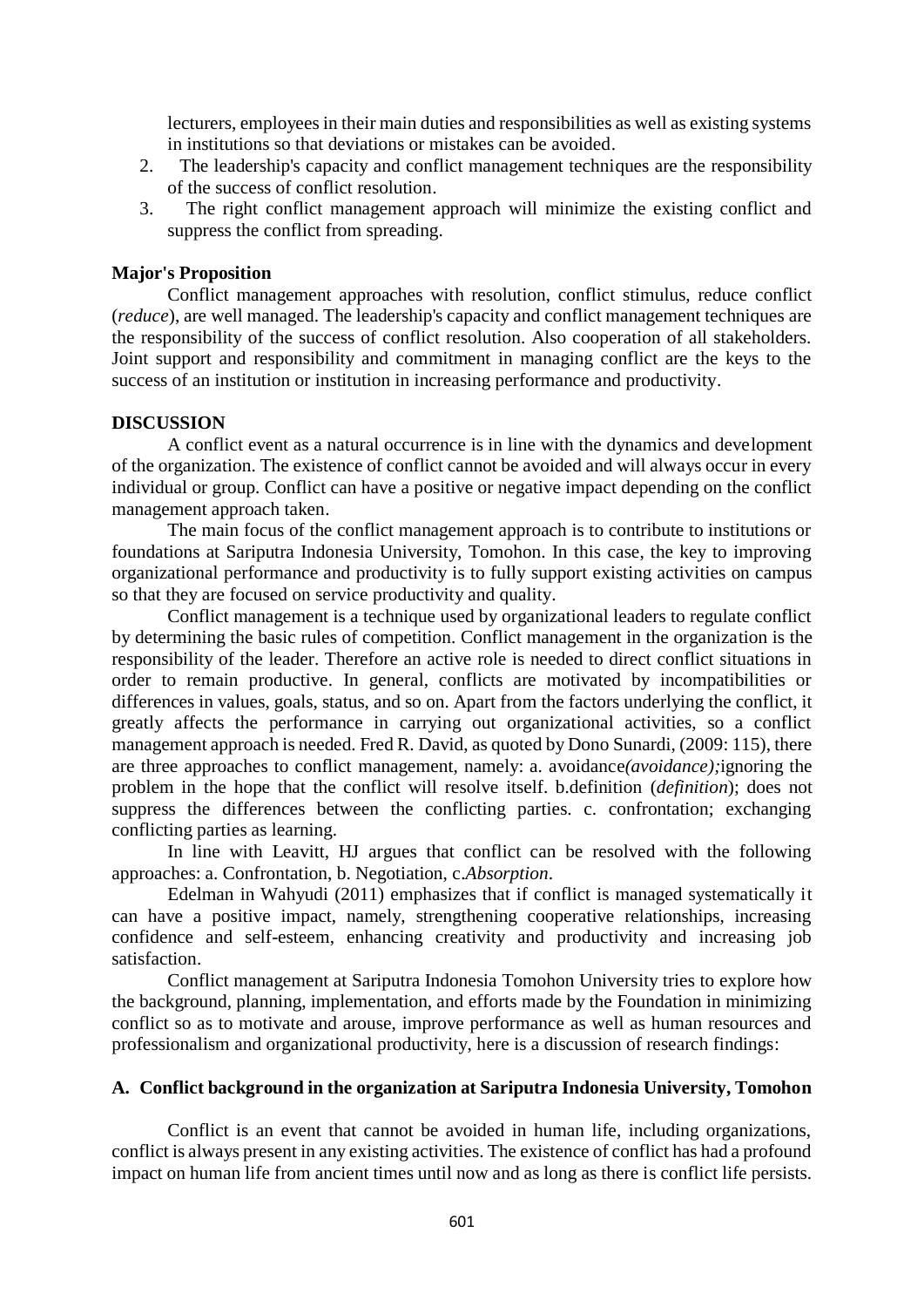Conflict can have a positive or negative impact, depending on how we manage it. So we really need to know the background causes of the conflict.

 According to Owens, in Wahyudi (2011: 35), conflicts can occur in various organizational work situations, stating that the enforced rules and written and unwritten procedures can cause conflict if the application is too rigid and hard.

 There are changes and developments that occur in organizations that cause differences in opinions, beliefs and ideas, according to Terry, GR (1986) in Wahyudi (2011: 35).

 The sources of conflict in the organization can be caused by unpreparedness in the existing changes, differences in goals and differences in nature, perspective and malfunctioning of the existing system and is supported by poor communication. In addition, it can also be caused by unclear job descriptions, differences in power and status and remuneration.

 The above conditions are closely related to the foundation's policy of taking steps to resolve conflicts. Based on the conflict background, which one will be prioritized through their demands. This background will lead to planning, management and efforts in conflict resolution within the organization.

As stated by Wahyudi, (2011), that conflict occurs due to increased workload, transparency of financial management, inaction of leaders in resolving conflicts, competition between departments, rapid organizational changes, differences in individual characteristics, communication and less harmonious relationships.

 The answers from the informants emphasized that it is necessary to identify the sources of conflict in order to make it easier to manage conflicts at Sariputra Indonsia Tomohon University, so that it will be more focused and the methods to be used can be adjusted to the existing conflicts.

### **B. Conflict planning within the organization at Sariputra Indonsesia Tomohon University.**

Reality shows that an organization without a background is like walking without direction, planning is like a compass in an organization. Why is it said that planning is like a compass in an organization, because to carry out the process of analyzing and identifying problems that exist in the organization. Likewise, in resolving conflicts that exist within the organization, of course, careful planning is needed in preparing the stages in managing existing conflicts. What institutions do in achieving goals is planning, where organizational planning can determine the steps that must be taken in order to achieve its goals. In addition, it is important to have planning in order to have a clear picture of the objectives of managing conflict. Planning is the selection of a series of activities and the subsequent deciding what to do, when, how and by whom. Good planning certainly considers conditions in the future.

Planning carried out by the leaders went well in accordance with the existing mechanisms. As Usman Effendi 2014: 83 has stated, several actions in the planning process are as follows: 1). set tasks and goals, 2). observe and analyze, 3). identify alternatives, 4) make a synthesis.

Planninginclude activitiesthe first activities to identify the problem. At this stage we see the appearance of the existing symptoms. Very important role is the top leadership, namely the chairman of the foundation as well as the management and leadership of the Sariputera Indonesia University, Tomohon. Identify the problem by separating the symptoms of a conflict from the problem that causes the conflict. The sources of conflict are limited organizational resources, resulting in overlapping positions, differences of opinion, and malfunctioning of the control system and payroll system. With the above conditions so that there are symptoms that appear, namely low motivation, apathy, or behavior that blames each other and suspicion of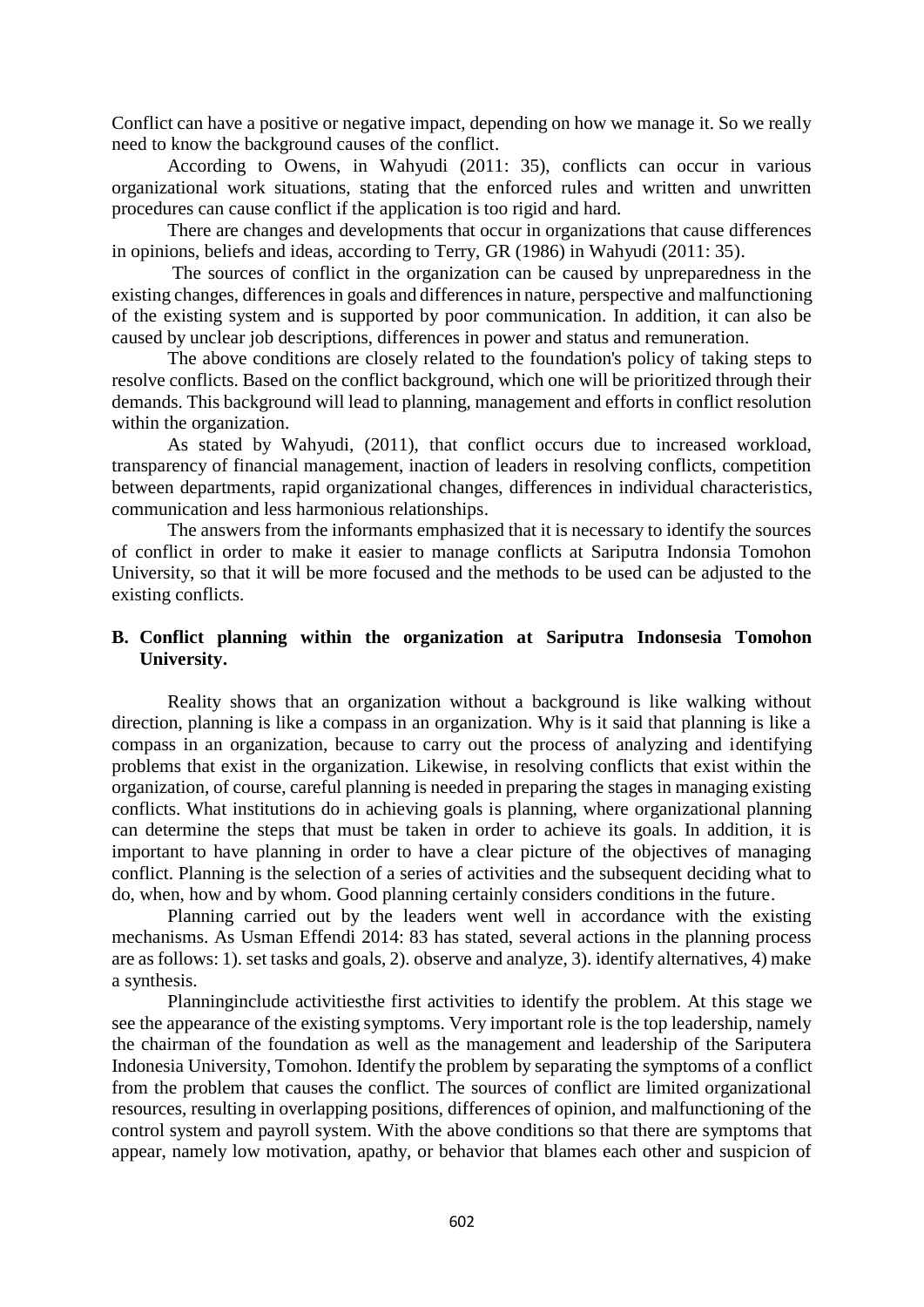one another so that it greatly hinders other people's work, the work atmosphere becomes tense so that the organizational climate becomes rigid.

 From the interviews we conducted and our discussions with informants, several meetings were held to unify perceptions and views. Observations of researchers at that time were not in a conflict situation but wanted to know the methods and approaches used by the conflict parties in the case of Sariputra Indonesia Tomohon University in managing conflict so that it could exist today.

#### **C. Conflict management in organizations at Sariputra Indonesia University, Tomohon.**

 Conflict management is the determination of the approach and application of conflict management methods / approaches that have been chosen appropriately by considering the determination of the method / approach, problem solving through conflict management.

According to some experts, the conflict management approach, if the conflict is managed properly and systematically, it can have a positive impact. Among other things, as stated by Edelman, RJ (1997), emphasizing that if conflict is managed systematically it can have a positive impact, namely strengthening cooperative relationships, increasing confidence and self-esteem, enhancing creativity and productivity and increasing job satisfaction.

Likewise Cummings, (1980: 59), conflict between people in an organization is inevitable, but can be used productively if managed properly. Hardjana, 1994, conflict must not only be accepted and managed well, but also must be encouraged because conflict is a force to bring about change and progress in institutions.

A conflict management approach can be interpreted as a conflict management approach in addressing the various problems that exist at Sariputra Indonsia Tomohon University. It is realized that the existence of conflict cannot be avoided, so this task is how the ability of the Chairman of the Foundation at this time and admittedly plays a major role in getting Sariputra Indonsia Tomohon University out of the database storm that was paused for a moment. The challenge comes from the community so that they claim that Sariputra Indonsia Tomohon University is one of the private universities that is categorized as unhealthy or sick. The struggle of the Head of the Foundation, of course, cannot be separated from the cooperation of the Chancellor, Deputy Chancellors, Lecturers, Staff, students and all who feel they belong to Sariputra Indonsia Tomohon University.

 According to the Chairman of the Foundation, various methods are used to reduce conflicts, my strength is the strength of a solid work team assisted by the Rector, PR-I, PR-2, PR-3, lecturers, staff and employees and not behind students.

 In managing the role of the leader of the Foundation, it is very necessary to be able to resolve existing conflicts. The findings in this study indicate that the conflict management approach taken includes, among others: conflict resolution, conflict reduction, conflict stimulus. Conflict resolution*(conflictresolution)*conflict resolution conducted by the leadership of the foundation include: consultation, third-party assistance, compromise.

From the existing description, it is clear that this management determines the method or approach, namely conflict management is an advanced stage and this approach will be able to measure the success of the conflict management method or approach.

Conflict management has been running according to the stages with existing methods and approaches, namely conflict management and in this study the findings are to use three keys, namely *conflict resolution*, *conflict stimulation*, *reducing conflict.*

 Given the opportunity for those involved in the conflict, by listening to and understanding what they feel, they will certainly find it easy to find a way out, to **find common ground based on their point of view.** As leaders, they must understand their thinking patterns and their point of view in order to equalize the existing perceptions.

 So in the implementation of conflict, it is not only invited to gather and listen, but also to make the meeting a place to express opinions and consensus together. Good conflict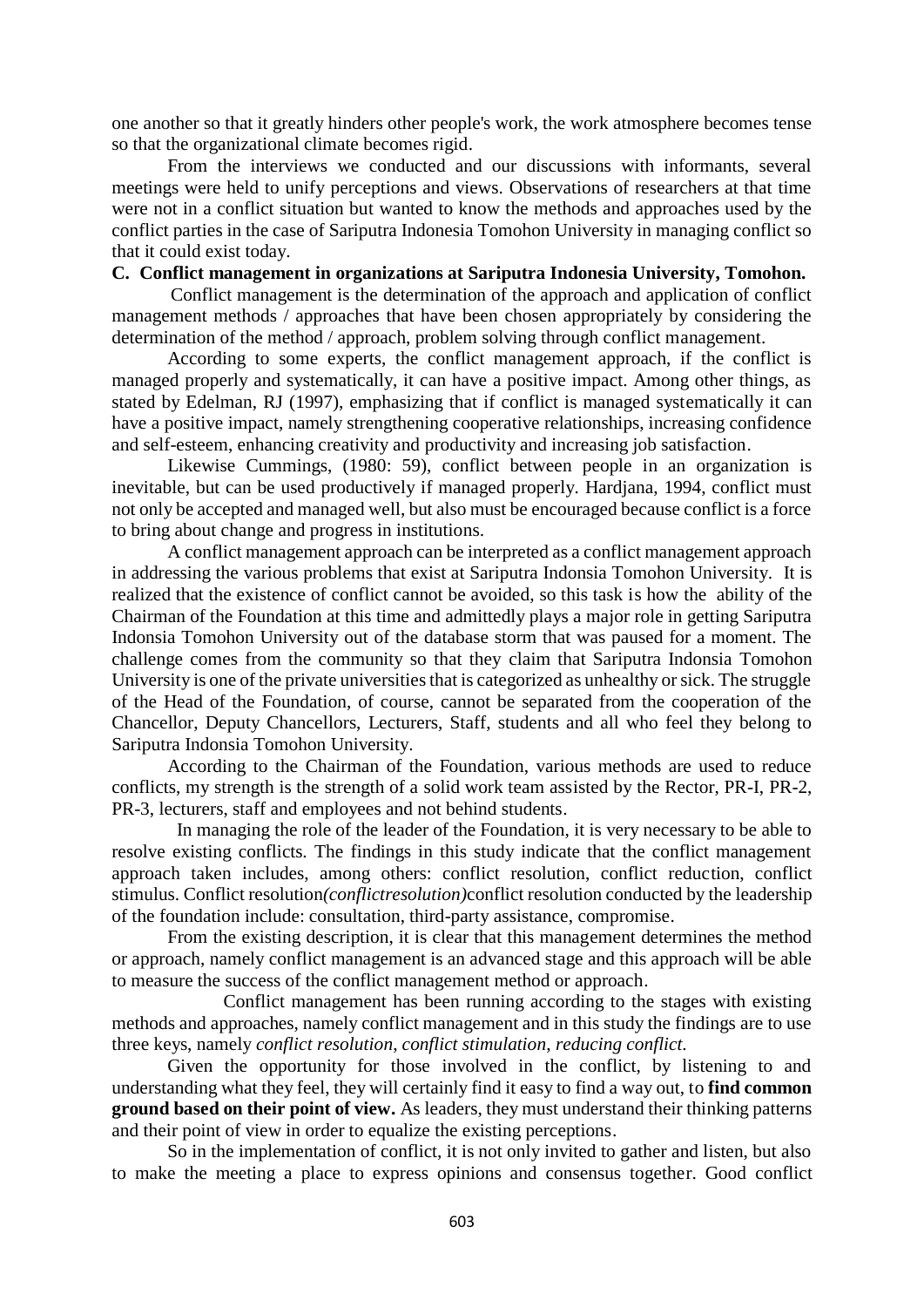management will also have a good impact on the institution. As observed by Wahyudi (2011), the implementation of conflict management has an impact on employee performance, disciplined employees, hard work, on time, innovation, and improves work quality.

### **D. Conflict resolution efforts in organizations at Sariputra Indonesia University, Tomohon.**

 As described in the research findings that at Sariputra Indonesia Tomohon University in terms of resolving conflicts the method used will be successful if it is managed according to the existing stages, it will greatly facilitate achieving goals, based on background, planning, successful implementation in efforts to resolve conflicts. will increase the performance and productivity of the organization itself, more specifically at Sariputera Indonesia Tomohon University. The leadership of the foundation and the Sariputra Indonesia University, Tomohon, tackled the problem together.

The success of conflict resolution efforts comes from the leadership in managing conflict well. As well as cooperation of all stakeholders from the leadership or chairman of the Foundation and assisted by Structural Officials of Sariputera University. In an effort to resolve conflicts, it is necessary to have the responsibility and ability of leaders in managing conflicts, sit together and provide motivational support, from the Tomohon Dharma Bhakti Indonesia Foundation to all levels at the Tomohon Sariputra Indonesia University to be responsible and improve performance. In addition, awards from superiors or the Tomohon Dharma Bhakti Indonesia Foundation, the foundation, through its authorized leadership, always give awards in the form of promotions, status upgrades to outstanding lecturers and employees.

 Judging from the findings and conflict management at Sariputra Indonesia Tomohon University. Can be said to have a positive and functional impact. Conflict remains functional, productive and can be used as an evaluation of the continuity of a competitive organization, so it is necessary to create a conflict management model. development of conflict management models.

# **CONCLUSION**

- 1. Conflict background in the organization at Sariputra Indonesia University, Tomohon. The source of conflict in the organization at Sariputra Indonesia University, Tomohon, in general, is due to differences in the behavior characteristics of lecturers, employees, who cannot accept and understand each other, differences in perceptions in the form of differences of opinion about work and division of work tasks that are not in accordance with the wishes of the faculty leaders , lecturers, staff. The source of the conflict is included in the criteria for*dysfunctional conflict*, which is a confrontation or interaction between groups that endangers or hinders the organization's performance to achieve organizational goals.
- 2. Conflict resolution planning in the organization at Sariputra Indonsesia Tomohon University.

Conflict planning carried out by Sariputra Indonsesia Tomohon University runs according to the existing stages including problem identification activities by looking at the existing symptoms. Planning will make it easier and separate the symptoms of conflict and the causes. In addition, with the functional and dysfunctional conflict classification planning. In addition, with the existence of grouping, it will be very easy to analyze problems, so that the selection of a conflict management approach can be applied. In addition, the support from foundations plays an important role in this matter of planning in identifying problems in terms of sources of conflict.